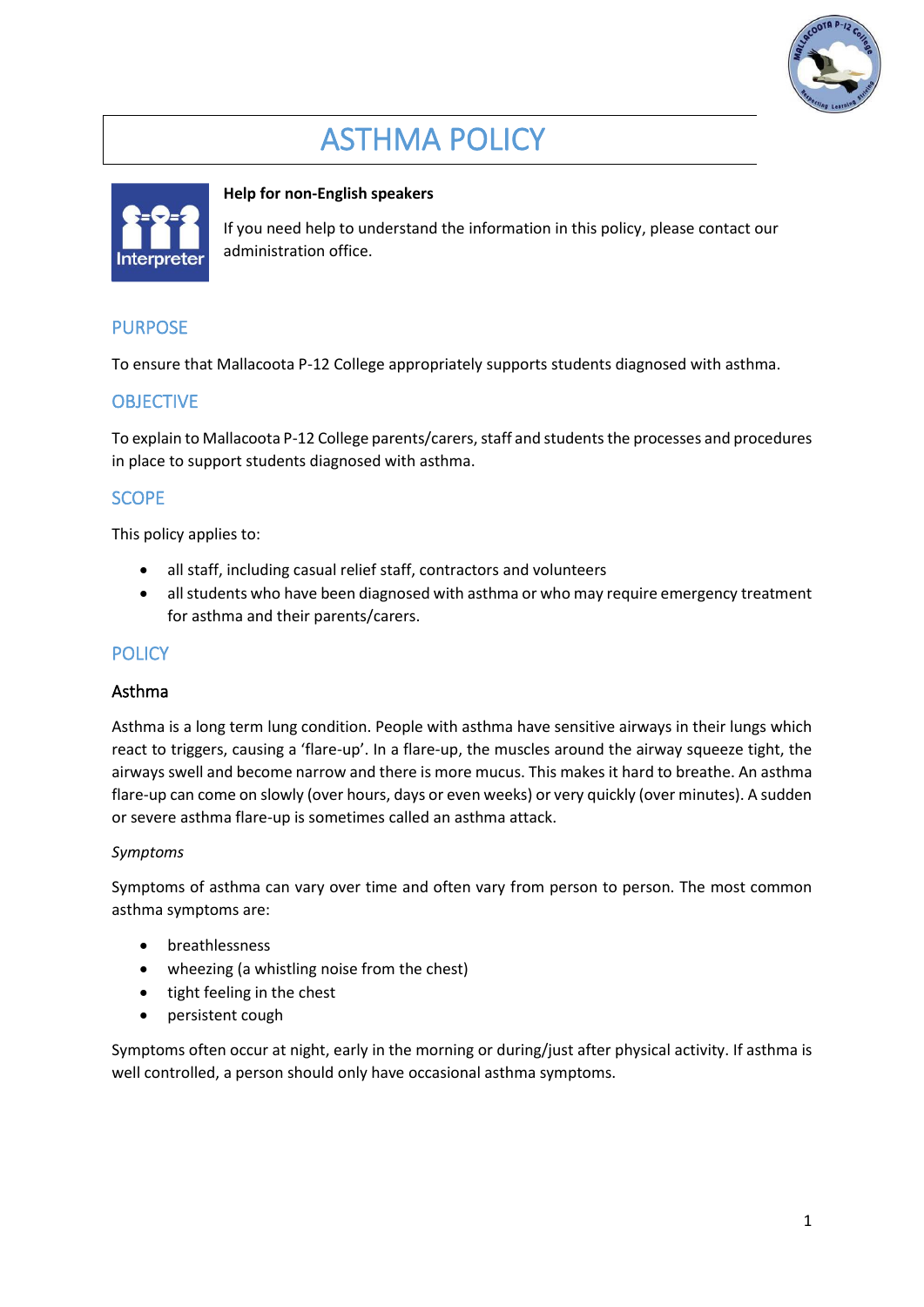

# *Triggers*

A trigger is something that sets off or starts asthma symptoms. Everyone with asthma has different triggers. For most people with asthma, triggers are only a problem when asthma is not well controlled with medication. Common asthma triggers include:

- 
- smoke (cigarette smoke, wood smoke from open fires, burn-offs or bushfires)
- house dust mites moulds
- 
- chemicals such as household cleaning products
- 
- laughter or emotions, such as stress
- exercise **•** colds/flu
	- weather changes such as thunderstorms and cold, dry air
	-
- pollens animals such as cats and dogs
	- deodorants (including perfumes, aftershaves, hair spray and aerosol deodorant sprays)
- food chemicals/additives certain medications (including aspirin and anti-inflammatories)

# Asthma management

If a student diagnosed with asthma enrols at Mallacoota P-12 College:

- 1. Parents/carers must provide the school with an Asthma Action Plan which has been completed by the student's medical practitioner. The plan must outline:
	- the prescribed medication taken by the student and when it is to be administered, for example as a pre-medication to exercise or on a regular basis
	- emergency contact details
	- the contact details of the student's medical practitioner
	- the student's known triggers
	- the emergency procedures to be taken in the event of an asthma flare-up or attack.
- 2. Parents/carers should also provide a photo of the student to be included as part of the student's Asthma Action Plan.
- 3. Mallacoota P-12 College will keep all Asthma Action Plans:
	- At the Administration Office
- 4. Mallacoota P-12 College staff may also work with parents/carers to develop a Student Health Support Plan which will include details on:
	- how the school will provide support for the student
	- identify specific strategies
	- allocate staff to assist the student
- 5. Any Student Health Support Plan will be developed in accordance with Mallacoota P-12 College Healthcare Needs Policy. If a student diagnosed with asthma is going to attend a school camp or excursion, Mallacoota P-12 College parents/carers are required to provide any updated medical information.
- 6. If a student diagnosed with asthma is going to attend a school camp or excursion, Mallacoota P-12 College parents/carers are required to provide any updated medical information.
- 7. If a student's asthma condition or treatment requirements change, parent/carers must notify the school and provide an updated Asthma Action Plan.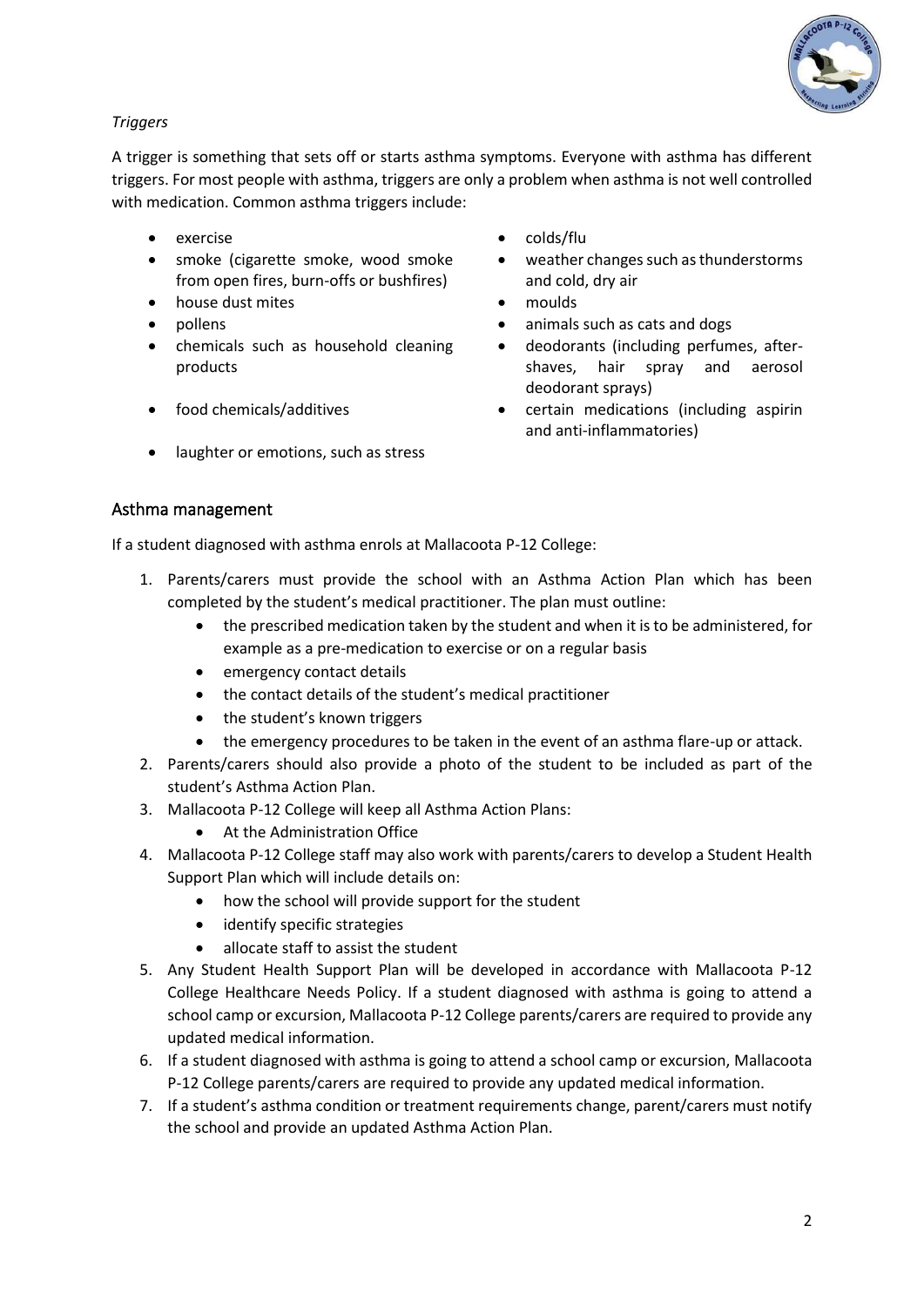

8. Mallacoota P-12 College staff will work with parents/carers to review Asthma Action Plans (and Student Health Support Plans) once a year or more frequently if advised by the child's medical practitioner.

# Student asthma kit

All students diagnosed with asthma are required to have a student asthma kit at school which contains:

- their own prescribed reliever medication labelled with the student's name
- their spacer (if they use one)

Student asthma kits will be stored in their school bag/locker.

#### Asthma emergency response plan

If a student is having:

- an asthma attack
- difficulty breathing for an unknown cause, even if they are not known to have asthma

Mallacoota P-12 College staff will endeavour to follow the Asthma First Aid procedures outlined in the table below. Mallacoota P-12 College staff may contact Triple Zero "000" at any time.

| <b>Step</b> | <b>Action</b>                                                                                |  |  |  |  |
|-------------|----------------------------------------------------------------------------------------------|--|--|--|--|
| 1.          | Sit the person upright                                                                       |  |  |  |  |
|             | Be calm and reassuring                                                                       |  |  |  |  |
|             | Do not leave them alone                                                                      |  |  |  |  |
|             | Seek assistance from another staff member or reliable student to locate the<br>$\bullet$     |  |  |  |  |
|             | student's reliever, the Asthma Emergency Kit and the student's Asthma Action                 |  |  |  |  |
|             | Plan (if available).                                                                         |  |  |  |  |
|             | If the student's action plan is not immediately available, use the Asthma First<br>$\bullet$ |  |  |  |  |
|             | Aid as described in Steps 2 to 5.                                                            |  |  |  |  |
| 2.          | Give 4 separate puffs of blue or blue/grey reliever puffer:                                  |  |  |  |  |
|             | Shake the puffer<br>$\bullet$                                                                |  |  |  |  |
|             | Use a spacer if you have one                                                                 |  |  |  |  |
|             | Put 1 puff into the spacer                                                                   |  |  |  |  |
|             | Take 4 breaths from the spacer                                                               |  |  |  |  |
|             | Remember - Shake, 1 puff, 4 breaths                                                          |  |  |  |  |
| 3.          | Wait 4 minutes                                                                               |  |  |  |  |
|             | If there is no improvement, give 4 more separate puffs of blue/grey reliever as              |  |  |  |  |
|             | above                                                                                        |  |  |  |  |
|             | (or give 1 more dose of Bricanyl or Symbiocort inhaler)                                      |  |  |  |  |
| 4.          | If there is still no improvement call Triple Zero "000" and ask for an ambulance.            |  |  |  |  |
|             | Tell the operator the student is having an asthma attack                                     |  |  |  |  |
|             | Keep giving 4 separate puffs every 4 minutes until emergency assistance arrives              |  |  |  |  |
|             | (or 1 dose of Bricanyl or Symbicort every 4 minutes - up to 3 doses of Symbicort)            |  |  |  |  |
| 5.          | If asthma is relieved after administering Asthma First Aid, stop the treatment and           |  |  |  |  |
|             | observe the student. Notify the student's emergency contact person and record the            |  |  |  |  |
|             | incident                                                                                     |  |  |  |  |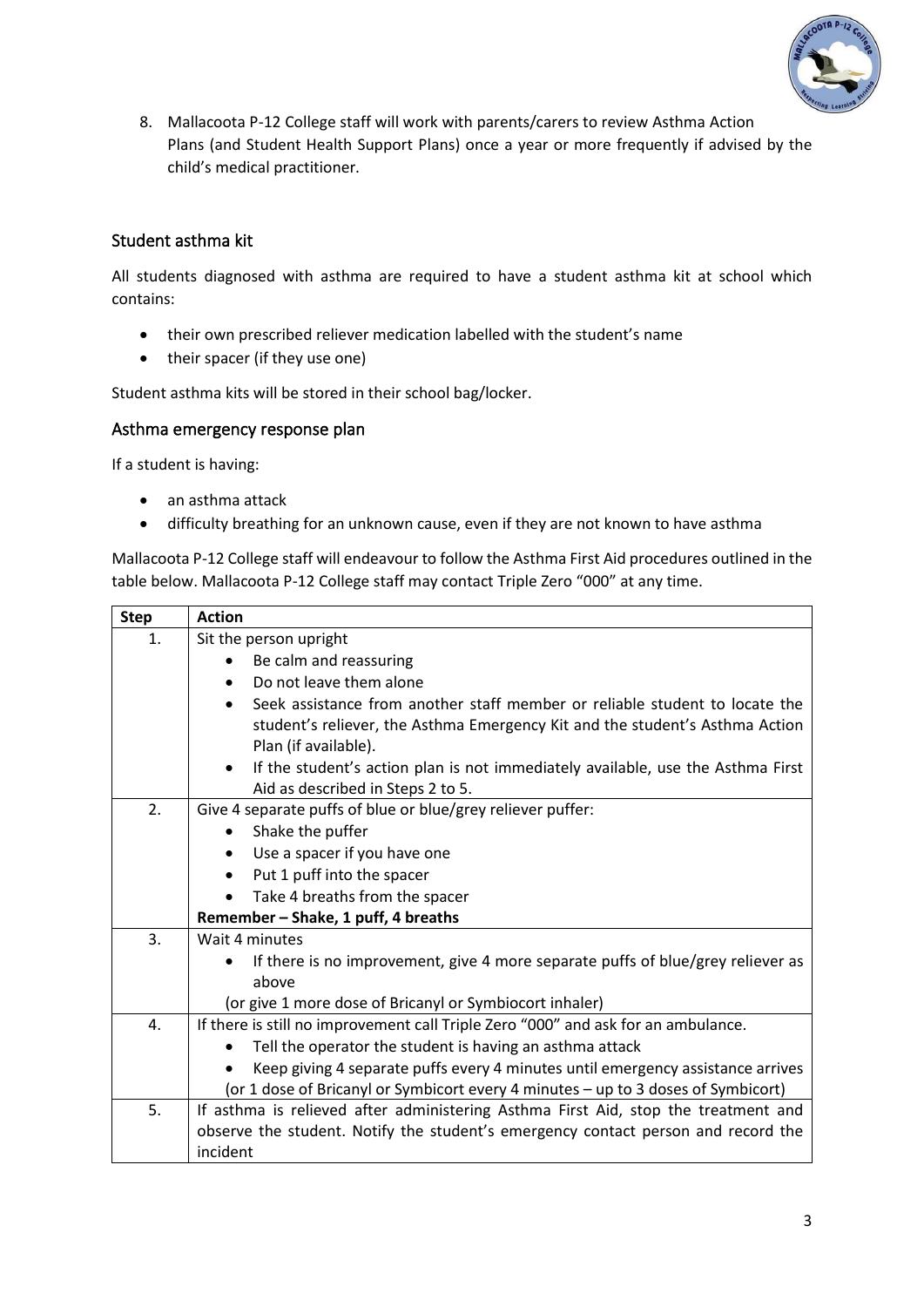

Staff will call Triple Zero "000" immediately if:

- the person is not breathing
- if the person's asthma suddenly becomes worse or is not improving
- if the person is having an asthma attack and a reliever is not available
- if they are not sure if it is asthma
- if the person is known to have anaphylaxis

#### Training for staff

Mallacoota P-12 College will arrange the following asthma management training for staff:

| <b>Staff</b>                               | <b>Completed by</b>                                                                                                                                                                                                              | Course                                                                                                                                                               | Provider                                                                                                   | Cost                                   | <b>Valid for</b> |
|--------------------------------------------|----------------------------------------------------------------------------------------------------------------------------------------------------------------------------------------------------------------------------------|----------------------------------------------------------------------------------------------------------------------------------------------------------------------|------------------------------------------------------------------------------------------------------------|----------------------------------------|------------------|
| Group 1<br>General<br><b>Staff</b>         | School staff with a direct<br>teaching<br>role<br>with<br>students<br>affected<br>by<br>asthma or other school<br>directed<br>staff<br>by the<br>Principal after conducting<br>a risk assessment.                                | Asthma first aid<br>management for<br>education staff<br>(non-accredited)<br>One hour face-to-<br>face or online<br>training.                                        | Asthma Australia<br>https://asthmaon<br>line.org.au/produ<br>ct/asthma-first-<br>aid-for-schools-<br>2022/ | Free to all<br>schools                 | 3 years          |
| Group 2<br><b>Specific</b><br><b>Staff</b> | Staff working with high<br>risk children with a<br>history of severe asthma,<br>or with direct student<br>wellbeing responsibility,<br>(including nurses,<br>PE/sport teachers, first<br>aid and school staff<br>attending camp) | Course in Asthma<br>Awareness<br>10760NAT<br>OR<br>Course in the<br>management of<br>Asthma Risks and<br>Emergencies in<br>the Workplace<br>22556VIC<br>(accredited) | Any RTO that has<br>this course in their<br>scope of practice                                              | Paid by<br>Mallacoota P-<br>12 College | 3 years          |

Mallacoota P-12 College will also conduct an annual briefing for staff on the procedures outlined in this policy

- the causes, symptoms and treatment of asthma
- identities of the students diagnosed with asthma
- how to use a puffer and spacer
- the location of:
	- o the Asthma Emergency Kits
	- o asthma medication which has been provided by parents for student use.

Mallacoota P-12 College will also provide this policy to casual relief staff and volunteers who will be working with students, and may also provide a briefing if the Principal decides it is necessary depending on the nature of the work being performed.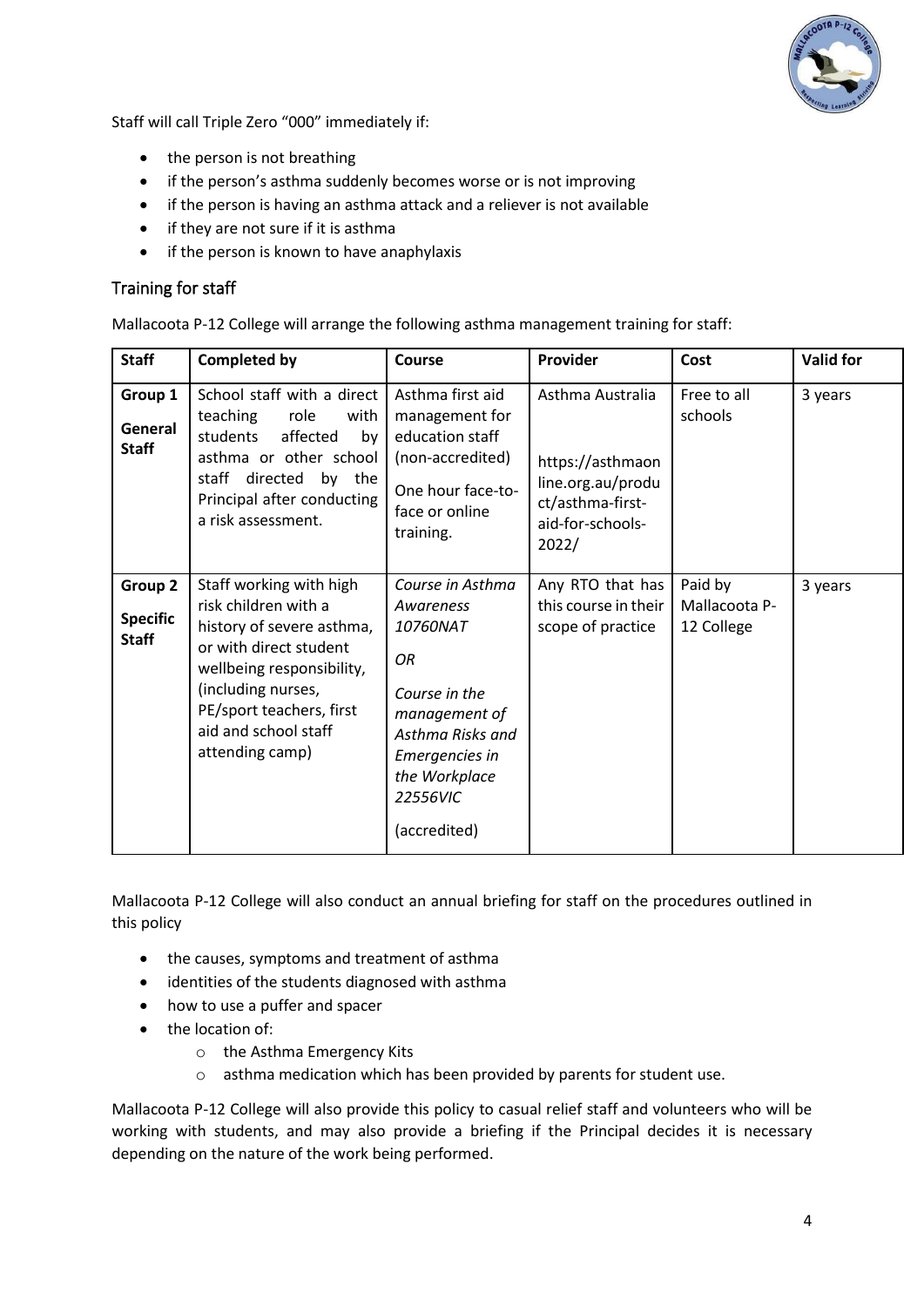

# Asthma Emergency Kit

Mallacoota P-12 College will provide and maintain at least two Asthma Emergency Kits. One kit will be kept on school premises at the Administration Office and one will be a mobile kit for activities such as:

- yard duty
- camps and excursions

The Asthma Emergency Kit will contain:

- at least 1 blue or blue/grey reliever medication such as Airomir, Admol or Ventolin
- at least 2 spacer devices (for single person use only) to assist with effective inhalation of the blue or blue/grey reliever medication (Mallacoota P-12 College will ensure spare spacers are available as replacements). Spacers will be stored in a dust proof container.
- clear written instructions on Asthma First Aid, including:
	- o how to use the medication and spacer devices
	- o steps to be taken in treating an asthma attack
- A record sheet/log for recording the details of an asthma first aid incident, such as the number of puffs administered.

Administration staff will monitor and maintain the Asthma Emergency Kits. They will:

- ensure all contents are maintained and replaced where necessary
- regularly check the expiry date on the canisters of the blue or blue/grey reliever puffers and replace them if they have expired or a low on doses
- replace spacers in the Kits after each use (spacers are single-person use only)
- dispose of any previously used spaces.

The blue or blue/grey reliever medication in the Asthma Emergency Kits may be used by more than one student as long as they are used with a spacer. If the devices come into contact with someone's mouth, they will not be used again and will be replaced.

After each use of a blue or blue/grey reliever (with a spacer):

- remove the metal canister from the puffer (do not wash the canister)
- wash the plastic casing
- rinse the mouthpiece through the top and bottom under running water for at least 30 seconds
- wash the mouthpiece cover
- air dry then reassemble
- test the puffer to make sure no water remains in it, then return to the Asthma Emergency Kit.

#### Management of confidential medical information

Confidential medical information provided to Mallacoota P-12 College to support a student diagnosed with asthma will be:

- recorded on the student's file
- shared with all relevant staff so that they are able to properly support students diagnosed with asthma and respond appropriately if necessary.